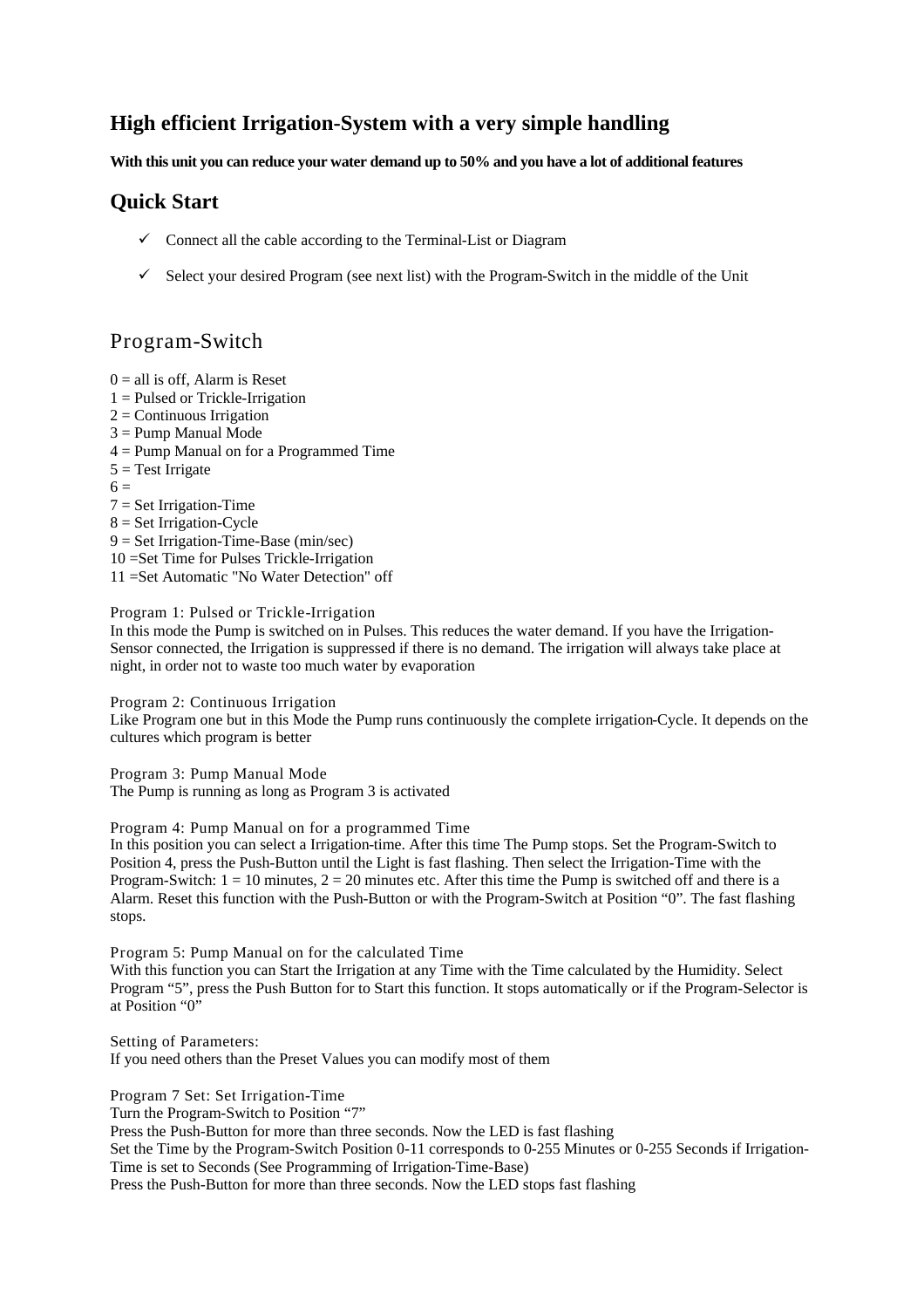Program 8 Set: Set Irrigation-Cycle Turn the Program-Switch to Position "8" Press the Push-Button for more than three seconds. Now the LED is fast flashing Set the Irrigation-Cycle with the Program-Switch. 2 means every second day for example. Press the Push-Button for more than three seconds. Now the LED stops fast flashing

Program 9 Set: Set Irrigation-Time-Base (min/sec): Turn the Program-Switch to Position "9" Press the Push-Button for more than three seconds. Now the LED is fast flashing Set the Set Irrigation-Time-Base (min/sec) with the Program-Switch. Zero corresponds to Minutes, One corresponds to Seconds, Press the Push-Button for more than three seconds. Now the LED stops fast flashing

Program 10 Set: Time for Pulses Trickle-Irrigation: Turn the Program-Switch to Position "10" Press the Push-Button for more than three seconds. Now the LED is fast flashing Set the Time for Pulses Trickle-Irrigation with the Program-Switch. Two means 10 seconds on / 50 seconds off for example. Three means 15 seconds on / 45 seconds off for example. All refers to 60 seconds Time-grid Press the Push-Button for more than three seconds. Now the LED stops fast flashing

Program 11 Set: Automatic "No Water Detection" on/off: If the Automatic no Water Detection is not necessary, you can switch it off in the following way Turn the Program-Switch to Position "11" Press the Push-Button for more than three seconds. Now the LED is fast flashing Program-Switch Position "0" is off, Position "1" is on Press the Push-Button for more than three seconds. Now the LED stops fast flashing

Reload the Standard Values (Reset of all values to Pre-Set-Values) If you press the Push-Button during Switch-on of the Device all Preset-Values will be loaded

Alarms:

The Alarm-Horn can be Reset by setting the Program-Switch to Position "0" or by Pressing the Push-Button

#### Feature-List

- $\checkmark$  Using a light sensitive Sensor Irrigation starts automatic at night before dawn, the best time for Irrigation. This works also if there are frequent Power-failures.
- .  $\checkmark$  You can select a Continuous Irrigation or a Pulsed irrigation. The Pulsed irrigation reduces the water demand and works on the effect of trickle irrigation without the high costs for such a System
- $\checkmark$  Automatic detection of no Water Flow and Alarm
- 9 You can connect any Humidity-Sensor. But you can use a very simple Self-Made Humidity-Sensor as well or you can get one together with the Device. The Sensor is based on Conductivity-Measuring with Temperature-Compensation
- $\checkmark$  Anti-Corrosion Protection for the Humidity-Sensor
- $\checkmark$  Automatic Set-Point detection for the Irrigation-Time based on the Minimal and Maximal-Values.
- $\checkmark$  Manually Adjustment of the maximal Irrigation-Time from seconds to hours. All essential Parameters can be adjusted manually and very easy. Just press a Push-Button and program the desired Value.
- $\checkmark$  Cycle suppress of Irrigation in order to get better quality of the roots.
- $\checkmark$  System works also if all Sensors are broken. Irrigation will be started all 24 hours in this case
- $\checkmark$  Additionally Level-Sensors can be used in order to Protect the Pump from running dry
- $\checkmark$  Manual Mode for Irrigation: Switch Pump on for a Preset Time